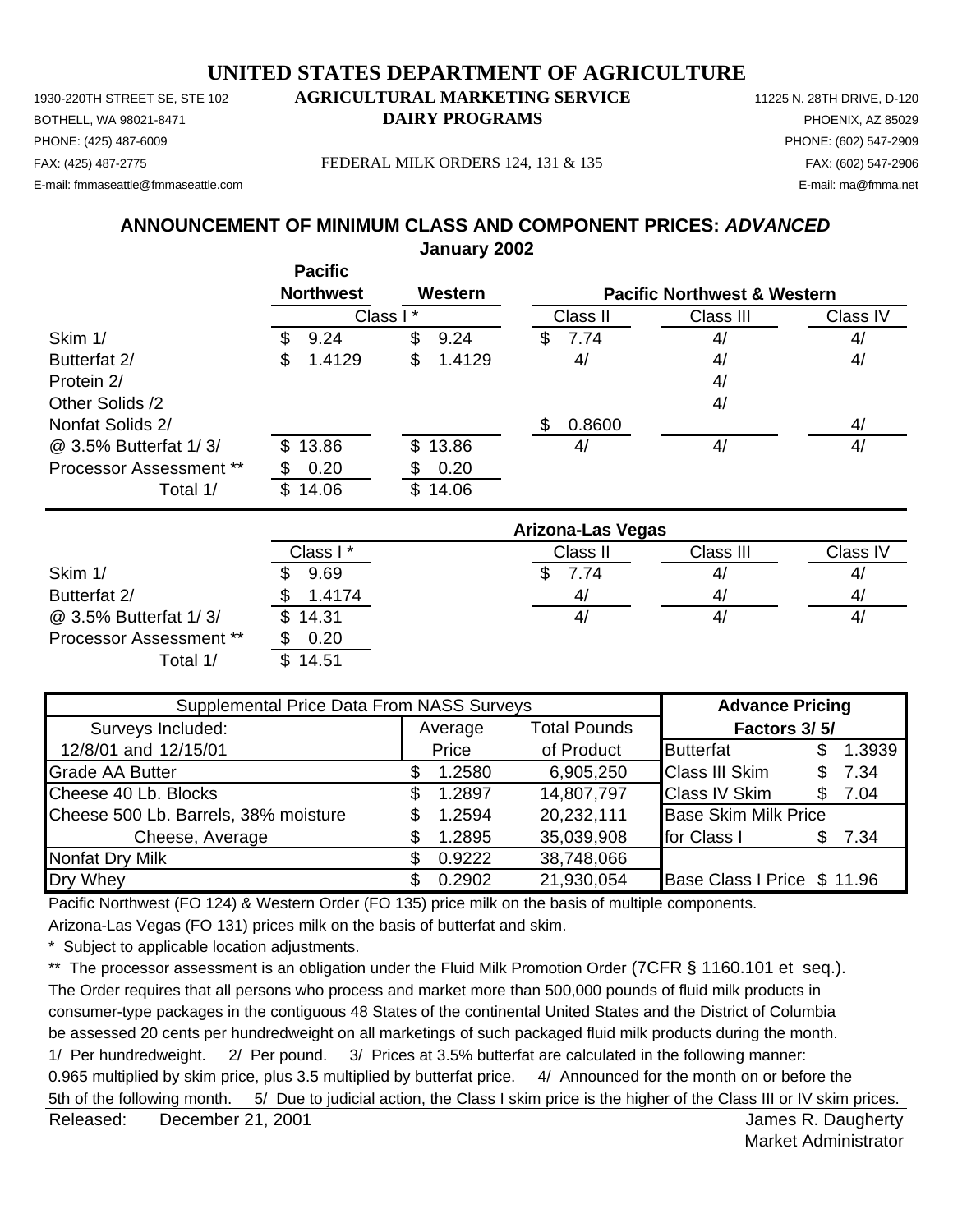1930-220TH STREET SE, STE 102 **AGRICULTURAL MARKETING SERVICE** 11225 N. 28TH DRIVE, D-120 PHONE: (425) 487-6009 PHONE: (602) 547-2909 E-mail: fmmaseattle@fmmaseattle.com E-mail: ma@fmma.net

## BOTHELL, WA 98021-8471 **DAIRY PROGRAMS** PHOENIX, AZ 85029

FAX: (425) 487-2775 FEDERAL MILK ORDERS 124, 131 & 135 FAX: (602) 547-2906

## **February 2002 ANNOUNCEMENT OF MINIMUM CLASS AND COMPONENT PRICES:** *ADVANCED*

|                         | <b>Pacific</b>   |              |                          |                                        |          |
|-------------------------|------------------|--------------|--------------------------|----------------------------------------|----------|
|                         | <b>Northwest</b> | Western      |                          | <b>Pacific Northwest &amp; Western</b> |          |
|                         |                  | Class I*     | Class II                 | Class III                              | Class IV |
| Skim 1/                 | 8.89<br>S        | \$<br>8.89   | 7.69<br>\$               | 4/                                     | 4/       |
| Butterfat 2/            | 1.5050<br>\$     | \$<br>1.5050 | 4/                       | 4/                                     | 4/       |
| Protein 2/              |                  |              |                          | 4/                                     |          |
| Other Solids /2         |                  |              |                          | 4/                                     |          |
| Nonfat Solids 2/        |                  |              | 0.8544<br>\$             |                                        | 4/       |
| @ 3.5% Butterfat 1/3/   | 13.85<br>SS      | 13.85<br>\$  | 4/                       | 4/                                     | 4/       |
| Processor Assessment ** | 0.20             | 0.20<br>S    |                          |                                        |          |
| Total 1/                | 14.05<br>\$      | \$14.05      |                          |                                        |          |
|                         |                  |              | <b>Arizona-Las Vegas</b> |                                        |          |
|                         | Class I*         |              | Class II                 | Class III                              | Class IV |
| Skim 1/                 | 9.34             |              | S<br>7.69                | 4/                                     | 4/       |
| Butterfat 2/            | 1.5095<br>\$     |              | 4/                       | 4/                                     | 4/       |

@ 3.5% Butterfat 1/ 3/ \$ 14.30 4/ 4/ 4/ Processor Assessment \*\* \$ 0.20 Total 1/ \$ 14.50

| Supplemental Price Data From NASS Surveys |     |         |                     | <b>Advance Pricing</b>      |     |        |
|-------------------------------------------|-----|---------|---------------------|-----------------------------|-----|--------|
| Surveys Included:                         |     | Average | <b>Total Pounds</b> | Factors 3/5/                |     |        |
| 1/5/02 and 1/12/02                        |     | Price   | of Product          | <b>Butterfat</b>            |     | 1.4860 |
| <b>Grade AA Butter</b>                    |     | 1.3335  | 9,177,629           | <b>Class III Skim</b>       | S   | 6.75   |
| Cheese 40 Lb. Blocks                      | \$. | 1.2486  | 15,957,287          | <b>Class IV Skim</b>        | \$. | 6.99   |
| Cheese 500 Lb. Barrels, 38% moisture      | S.  | 1.2624  | 22,122,786          | <b>Base Skim Milk Price</b> |     |        |
| Cheese, Average                           |     | 1.2740  | 38,080,073          | for Class I                 | SS. | 6.99   |
| Nonfat Dry Milk                           | \$. | 0.9166  | 39,721,084          |                             |     |        |
| Dry Whey                                  | \$. | 0.2810  | 20,589,165          | Base Class I Price \$ 11.95 |     |        |

Pacific Northwest (FO 124) & Western Order (FO 135) price milk on the basis of multiple components.

Arizona-Las Vegas (FO 131) prices milk on the basis of butterfat and skim.

\* Subject to applicable location adjustments.

\*\* The processor assessment is an obligation under the Fluid Milk Promotion Order (7CFR § 1160.101 et seq.). The Order requires that all persons who process and market more than 500,000 pounds of fluid milk products in consumer-type packages in the contiguous 48 States of the continental United States and the District of Columbia be assessed 20 cents per hundredweight on all marketings of such packaged fluid milk products during the month. 1/ Per hundredweight. 2/ Per pound. 3/ Prices at 3.5% butterfat are calculated in the following manner: 0.965 multiplied by skim price, plus 3.5 multiplied by butterfat price. 4/ Announced for the month on or before the 5th of the following month. 5/ Due to judicial action, the Class I skim price is the higher of the Class III or IV skim prices.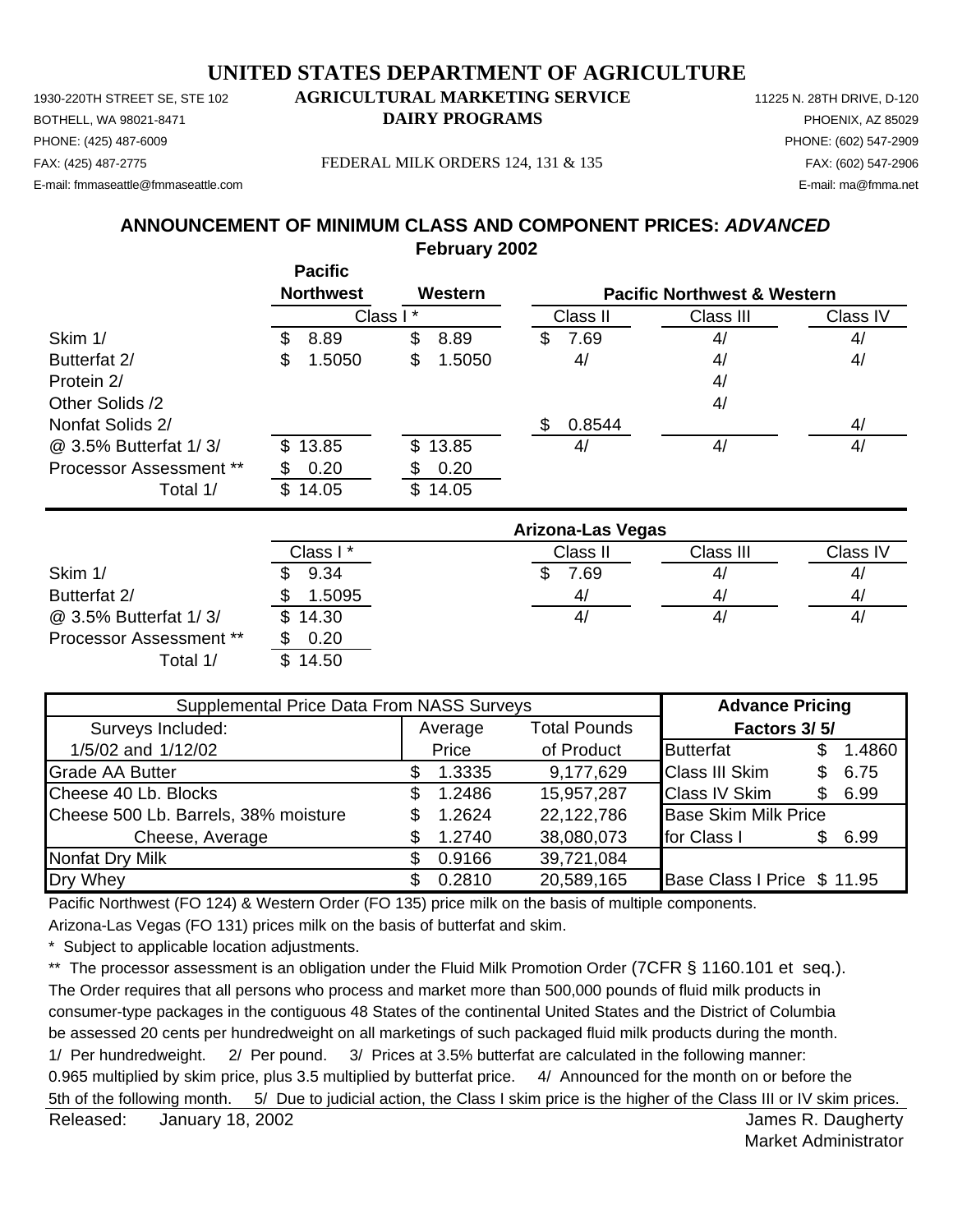PHONE: (425) 487-6009 PHONE: (602) 547-2909 E-mail: fmmaseattle@fmmaseattle.com E-mail: ma@fmma.net

## 1930-220TH STREET SE, STE 102 **AGRICULTURAL MARKETING SERVICE** 11225 N. 28TH Drive, D-120 BOTHELL, WA 98021-8471 **DAIRY PROGRAMS** PHOENIX, AZ 85029

#### FAX: (425) 487-2775 FEDERAL MILK ORDERS 124, 131 & 135 FAX: (602) 547-2906

## **ANNOUNCEMENT OF MINIMUM CLASS AND COMPONENT PRICES:** *ADVANCED*

**March 2002**

|                         | <b>Northwest</b> | Western      | <b>Pacific Northwest &amp; Western</b> |           |          |
|-------------------------|------------------|--------------|----------------------------------------|-----------|----------|
|                         | Class I*         |              | Class II                               | Class III | Class IV |
| Skim 1/                 | 9.00<br>\$       | 9.00<br>S.   | 7.66<br>S.                             | 4/        | 4/       |
| Butterfat 2/            | 1.3807<br>\$     | 1.3807<br>\$ | 4/                                     | 4/        | 4/       |
| Protein 2/              |                  |              |                                        | 4/        |          |
| Other Solids /2         |                  |              |                                        | 4/        |          |
| Nonfat Solids 2/        |                  |              | 0.8511                                 |           | 4/       |
| @ 3.5% Butterfat 1/3/   | \$13.52          | \$13.52      | 4/                                     | 4/        | 4/       |
| Processor Assessment ** | 0.20             | \$0.20       |                                        |           |          |
| Total 1/                | \$13.72          | \$13.72      |                                        |           |          |

|                                | Arizona-Las Vegas |          |           |          |  |  |
|--------------------------------|-------------------|----------|-----------|----------|--|--|
|                                | Class I *         | Class II | Class III | Class IV |  |  |
| Skim 1/                        | 9.45              | 7.66     | 4/        | 4,       |  |  |
| Butterfat 2/                   | 1.3852            | 4/       | 4/        | 4,       |  |  |
| @ 3.5% Butterfat 1/3/          | \$13.97           | 4/       | 41        | 4,       |  |  |
| <b>Processor Assessment **</b> | 0.20              |          |           |          |  |  |
| Total 1/                       | \$14.17           |          |           |          |  |  |

| Supplemental Price Data From NASS Surveys | <b>Advanced Pricing</b> |                     |                                 |
|-------------------------------------------|-------------------------|---------------------|---------------------------------|
| Surveys Included:                         | Average                 | <b>Total Pounds</b> | Factors 3/5/                    |
| 2/9/02 and 2/16/02                        | Price                   | of Product          | \$1.3617<br><b>Butterfat</b>    |
| <b>Grade AA Butter</b>                    | \$1.2316                | 10,885,355          | <b>Class III Skim</b><br>\$7.10 |
| Cheese 40 Lb. Blocks                      | \$1.2935                | 15,326,304          | <b>Class IV Skim</b><br>\$6.96  |
| Cheese 500 Lb. Barrels                    | \$1.2518                | 25,357,141          | <b>Base Skim Milk Price</b>     |
| Cheese, Average                           | 1.2862                  | 40,683,445          | for Class I<br>\$7.10           |
| Nonfat Dry Milk                           | \$0.9133                | 40,214,441          |                                 |
| Dry Whey                                  | \$0.2347                | 19,971,965          | Base Class I Price \$11.62      |

Pacific Northwest (FO 124) & Western Order (FO 135) price milk on the basis of multiple components.

Arizona-Las Vegas (FO 131) prices milk on the basis of butterfat and skim.

**Pacific**

\* Subject to applicable location adjustments.

\*\* The processor assessment is an obligation under the Fluid Milk Promotion Order (7CFR § 1160.101 et seq.).

The Order requires that all persons who process and market more than 500,000 pounds of fluid milk products in consumer-type packages in the contiguous 48 States of the continental United States and the District of Columbia be assessed 20 cents per hundredweight on all marketings of such packaged fluid milk products during the month. 1/ Per hundredweight. 2/ Per pound. 3/ Prices at 3.5% butterfat are calculated in the following manner: 0.965 multiplied by skim price, plus 3.5 multiplied by butterfat price. 4/ Announced for the month on or before the 5th of the following month. 5/ Due to judicial action, the Class I skim price is the higher of the Class III or IV skim price.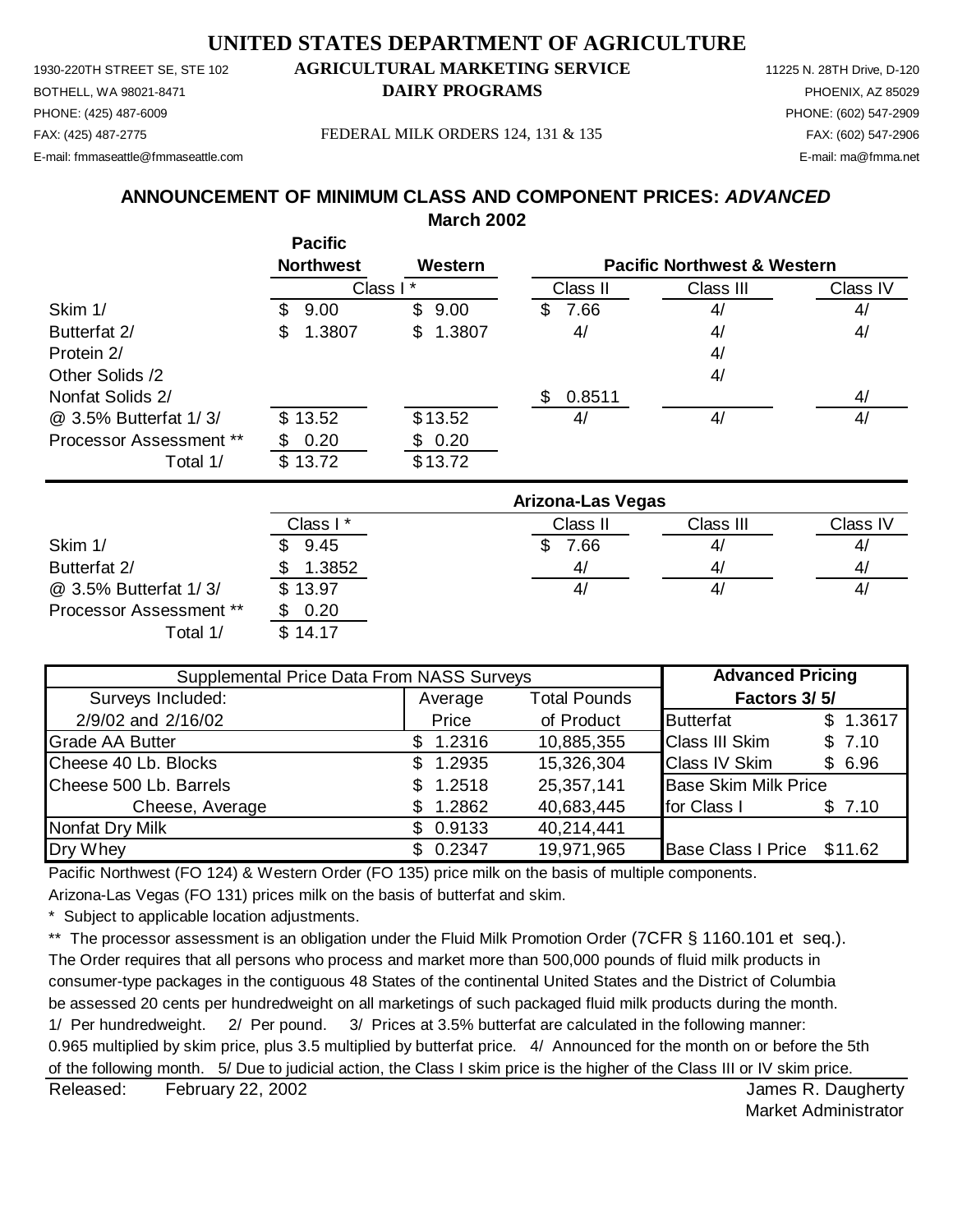PHONE: (425) 487-6009 PHONE: (602) 547-2909 E-mail: fmmaseattle@fmmaseattle.com E-mail: ma@fmma.net

## 1930-220TH STREET SE, STE 102 **AGRICULTURAL MARKETING SERVICE** 11225 N. 28TH Drive, D-120 BOTHELL, WA 98021-8471 **DAIRY PROGRAMS** PHOENIX, AZ 85029

#### FAX: (425) 487-2775 FEDERAL MILK ORDERS 124, 131 & 135 FAX: (602) 547-2906

## **April 2002 ANNOUNCEMENT OF MINIMUM CLASS AND COMPONENT PRICES:** *ADVANCED*

|                         | Pacific<br><b>Northwest</b> | Western    |               | <b>Pacific Northwest &amp; Western</b> |          |
|-------------------------|-----------------------------|------------|---------------|----------------------------------------|----------|
|                         | Class I*                    |            | Class II      | Class III                              | Class IV |
| Skim 1/                 | 8.81<br>SS.                 | \$8.81     | 7.61<br>S     | 4/                                     | 4/       |
| Butterfat 2/            | 1.3923<br>\$.               | \$1.3923   | 4/            | 4/                                     | 4/       |
| Protein 2/              |                             |            |               | 4/                                     |          |
| Other Solids /2         |                             |            |               | 4/                                     |          |
| Nonfat Solids 2/        |                             |            | 0.8456<br>\$. |                                        | 4/       |
| @ 3.5% Butterfat 1/3/   | \$13.37                     | \$13.37    | 4/            | 4/                                     | 4/       |
| Processor Assessment ** | 0.20<br>S.                  | 0.20<br>\$ |               |                                        |          |
| Total 1/                | \$13.57                     | \$13.57    |               |                                        |          |
|                         |                             |            |               |                                        |          |

|                                | <b>Arizona-Las Vegas</b> |          |           |              |  |  |
|--------------------------------|--------------------------|----------|-----------|--------------|--|--|
|                                | Class I *                | Class II | Class III | Class IV     |  |  |
| Skim 1/                        | 9.26                     | 7.61     | 4/        | 4,           |  |  |
| Butterfat 2/                   | 1.3968                   | 4/       | 4/        | 41           |  |  |
| @ 3.5% Butterfat 1/3/          | \$13.82                  | 41       | 4/        | $\mathbf{4}$ |  |  |
| <b>Processor Assessment **</b> | 0.20                     |          |           |              |  |  |
| Total 1/                       | \$14.02                  |          |           |              |  |  |

| Supplemental Price Data From NASS Surveys | <b>Advanced Pricing</b> |                     |                             |          |
|-------------------------------------------|-------------------------|---------------------|-----------------------------|----------|
| Surveys Included:                         | Average                 | <b>Total Pounds</b> | Factors 3/5/                |          |
| 3/9/02 and 3/16/02                        | Price                   | of Product          | <b>Butterfat</b>            | \$1.3733 |
| <b>Grade AA Butter</b>                    | \$1.2411                | 8,232,099           | <b>Class III Skim</b>       | \$5.98   |
| Cheese 40 Lb. Blocks                      | 1.1943<br>SS.           | 14,282,162          | <b>Class IV Skim</b>        | \$6.91   |
| Cheese 500 Lb. Barrels                    | 1.1751                  | 21,972,775          | <b>Base Skim Milk Price</b> |          |
| Cheese, Average                           | 1.2008<br>\$.           | 36,254,937          | for Class I                 | \$6.91   |
| Nonfat Dry Milk                           | \$0.9074                | 47,917,110          |                             |          |
| Dry Whey                                  | \$0.2077                | 22,025,037          | Base Class I Price \$11.47  |          |

Pacific Northwest (FO 124) & Western Order (FO 135) price milk on the basis of multiple components.

Arizona-Las Vegas (FO 131) prices milk on the basis of butterfat and skim.

**Pacific**

\* Subject to applicable location adjustments.

\*\* The processor assessment is an obligation under the Fluid Milk Promotion Order (7CFR § 1160.101 et seq.).

The Order requires that all persons who process and market more than 500,000 pounds of fluid milk products in consumer-type packages in the contiguous 48 States of the continental United States and the District of Columbia be assessed 20 cents per hundredweight on all marketings of such packaged fluid milk products during the month. 1/ Per hundredweight. 2/ Per pound. 3/ Prices at 3.5% butterfat are calculated in the following manner: 0.965 multiplied by skim price, plus 3.5 multiplied by butterfat price. 4/ Announced for the month on or before the 5th of the following month. 5/ Due to judicial action, the Class I skim price is the higher of the Class III or IV skim price.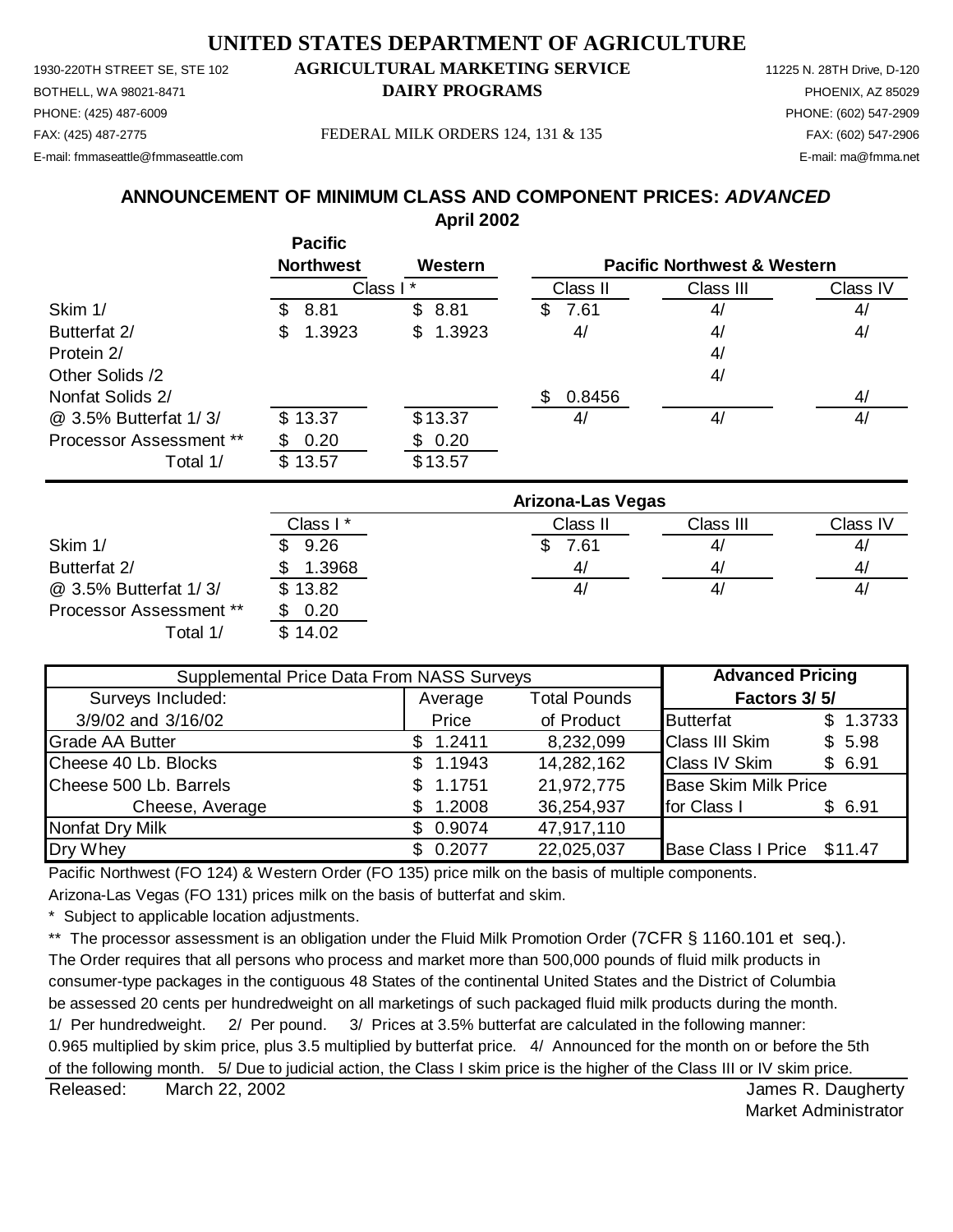1930-220TH STREET SE, STE 102 **AGRICULTURAL MARKETING SERVICE** 11225 N. 28TH DRIVE, D-120 PHONE: (425) 487-6009 PHONE: (602) 547-2909 E-mail: fmmaseattle@fmmaseattle.com E-mail: ma@fmma.net

# BOTHELL, WA 98021-8471 **DAIRY PROGRAMS** PHOENIX, AZ 85029

FAX: (425) 487-2775 FEDERAL MILK ORDERS 124, 131 & 135 FAX: (602) 547-2906

## **May 2002 ANNOUNCEMENT OF MINIMUM CLASS AND COMPONENT PRICES:** *ADVANCED*

|                         | <b>Pacific</b>   |              |                                        |           |          |  |
|-------------------------|------------------|--------------|----------------------------------------|-----------|----------|--|
|                         | <b>Northwest</b> | Western      | <b>Pacific Northwest &amp; Western</b> |           |          |  |
|                         |                  | Class I*     | Class II                               | Class III | Class IV |  |
| Skim 1/                 | 8.73<br>S        | \$<br>8.73   | \$<br>7.53                             | 4/        | 4/       |  |
| Butterfat 2/            | 1.3529<br>S      | \$<br>1.3529 | 4/                                     | 4/        | 4/       |  |
| Protein 2/              |                  |              |                                        | 4/        |          |  |
| Other Solids /2         |                  |              |                                        | 4/        |          |  |
| Nonfat Solids 2/        |                  |              | \$<br>0.8367                           |           | 4/       |  |
| @ 3.5% Butterfat 1/3/   | 13.16<br>\$      | \$<br>13.16  | 4/                                     | 4/        | 4/       |  |
| Processor Assessment ** | 0.20             | 0.20         |                                        |           |          |  |
| Total 1/                | 13.36<br>\$      | \$<br>13.36  |                                        |           |          |  |
|                         |                  |              | <b>Arizona-Las Vegas</b>               |           |          |  |
|                         | Class I*         |              | Class II                               | Class III | Class IV |  |
| Skim 1/                 | 9.18             |              | \$<br>7.53                             | 4/        | 4/       |  |
| Butterfat 2/            | 1.3574           |              | 4/                                     | 4/        | 4/       |  |
| @ 3.5% Butterfat 1/3/   | \$<br>13.61      |              | 4/                                     | 4/        | 4/       |  |

Processor Assessment \*\* \$ 0.20

| <u>.</u><br>\$13.81<br>Total 1/           |               |                     |                             |     |        |
|-------------------------------------------|---------------|---------------------|-----------------------------|-----|--------|
| Supplemental Price Data From NASS Surveys |               |                     | <b>Advance Pricing</b>      |     |        |
| Surveys Included:                         | Average       | <b>Total Pounds</b> | Factors 3/5/                |     |        |
| 4/6/02 and 4/13/02                        | Price         | of Product          | <b>Butterfat</b>            | \$. | 1.3339 |
| Grade AA Butter                           | 1.2088        | 9,108,932           | <b>Class III Skim</b>       | \$. | 6.31   |
| Cheese 40 Lb. Blocks                      | 1.2123<br>\$. | 14,333,686          | <b>Class IV Skim</b>        | \$. | 6.83   |
| Cheese 500 Lb. Barrels, 38% moisture      | 1.1986<br>S   | 26,761,531          | <b>Base Skim Milk Price</b> |     |        |
| Cheese, Average                           | 1.2229        | 41,095,217          | for Class I                 |     | 6.83   |

Pacific Northwest (FO 124) & Western Order (FO 135) price milk on the basis of multiple components.

Arizona-Las Vegas (FO 131) prices milk on the basis of butterfat and skim.

Nonfat Dry Milk **6.8984** 55,598,439

\* Subject to applicable location adjustments.

\*\* The processor assessment is an obligation under the Fluid Milk Promotion Order (7CFR § 1160.101 et seq.). The Order requires that all persons who process and market more than 500,000 pounds of fluid milk products in consumer-type packages in the contiguous 48 States of the continental United States and the District of Columbia be assessed 20 cents per hundredweight on all marketings of such packaged fluid milk products during the month. 1/ Per hundredweight. 2/ Per pound. 3/ Prices at 3.5% butterfat are calculated in the following manner: 0.965 multiplied by skim price, plus 3.5 multiplied by butterfat price. 4/ Announced for the month on or before the 5th of the following month. 5/ Due to judicial action, the Class I skim price is the higher of the Class III or IV skim prices.

Dry Whey \$ 0.1979 22,667,049 Base Class I Price \$ 11.26

Released: April 19, 2002 **Block and Strutter Controllering Controllering Controllering Controllering Controllering Controllering Controllering Controllering Controllering Controllering Controllering Controllering Controlle** April 19, 2002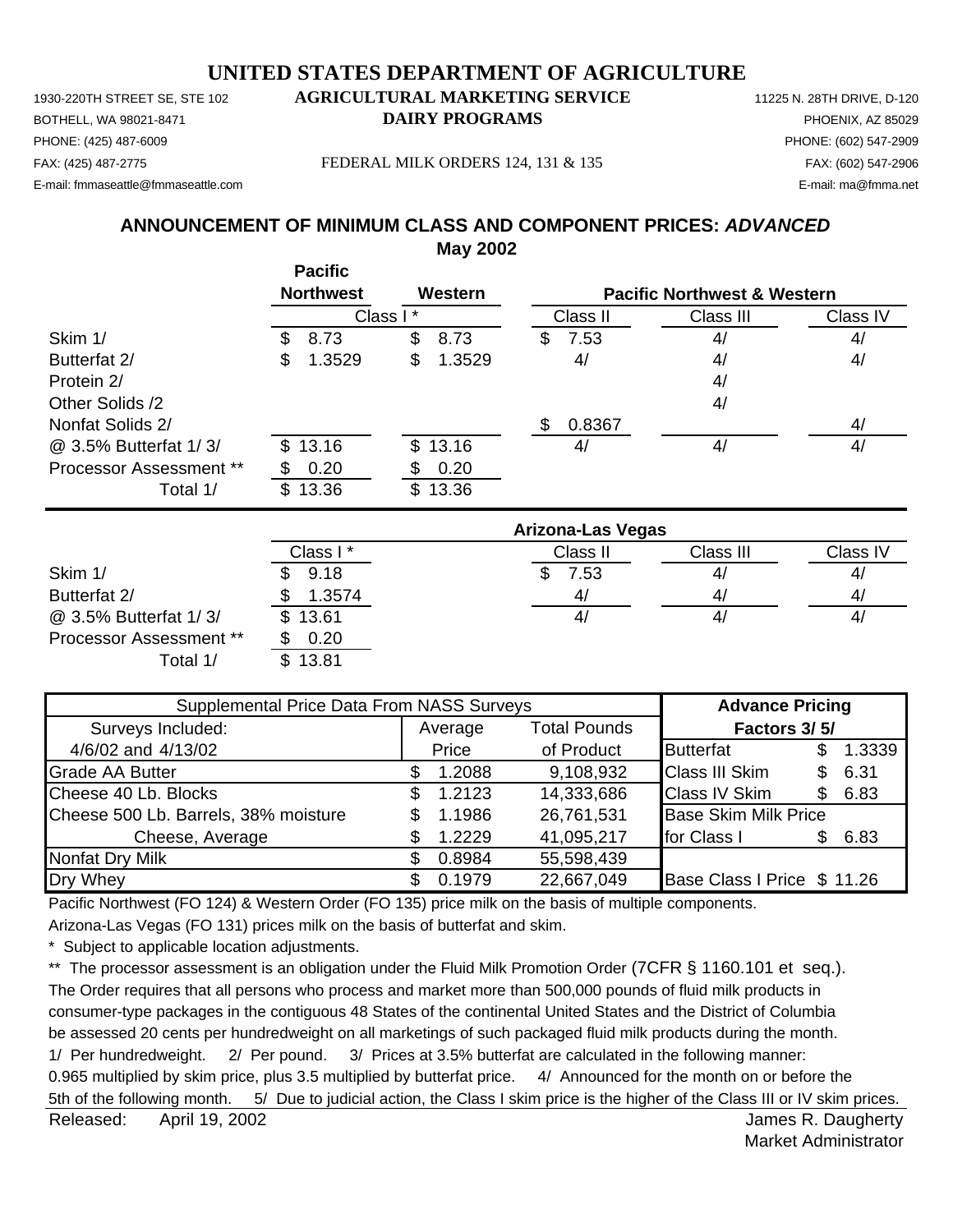1930-220TH STREET SE, STE 102 **AGRICULTURAL MARKETING SERVICE** 11225 N. 28TH DRIVE, D-120 PHONE: (425) 487-6009 PHONE: (602) 547-2909 E-mail: fmmaseattle@fmmaseattle.com E-mail: ma@fmma.net

# BOTHELL, WA 98021-8471 **DAIRY PROGRAMS** PHOENIX, AZ 85029

FAX: (425) 487-2775 FEDERAL MILK ORDERS 124, 131 & 135 FAX: (602) 547-2906

### **June 2002 ANNOUNCEMENT OF MINIMUM CLASS AND COMPONENT PRICES:** *ADVANCED*

|                         | <b>Pacific</b>   |              |                          |                                        |          |  |
|-------------------------|------------------|--------------|--------------------------|----------------------------------------|----------|--|
|                         | <b>Northwest</b> | Western      |                          | <b>Pacific Northwest &amp; Western</b> |          |  |
|                         |                  | Class I*     | Class II                 | Class III                              | Class IV |  |
| Skim 1/                 | \$<br>9.13       | \$<br>9.13   | 7.50<br>\$               | 4/                                     | 4/       |  |
| Butterfat 2/            | 1.1767<br>\$     | \$<br>1.1767 | 4/                       | 4/                                     | 4/       |  |
| Protein 2/              |                  |              |                          | 4/                                     |          |  |
| Other Solids /2         |                  |              |                          | 4/                                     |          |  |
| Nonfat Solids 2/        |                  |              | 0.8333<br>\$             |                                        | 4/       |  |
| @ 3.5% Butterfat 1/3/   | \$12.93          | \$12.93      | 4/                       | 4/                                     | 4/       |  |
| Processor Assessment ** | 0.20             | 0.20         |                          |                                        |          |  |
| Total 1/                | \$<br>13.13      | \$13.13      |                          |                                        |          |  |
|                         |                  |              | <b>Arizona-Las Vegas</b> |                                        |          |  |
|                         | Class I*         |              | Class II                 | Class III                              | Class IV |  |
| Skim 1/                 | 9.58             |              | S<br>7.50                | 4/                                     | 4/       |  |
| Butterfat 2/            | 1.1812<br>\$     |              | 4/                       | 4/                                     | 4/       |  |

Processor Assessment \*\* \$ 0.20 Total 1/ \$ 13.58

@ 3.5% Butterfat 1/ 3/ \$ 13.38 4/ 4/ 4/

| Supplemental Price Data From NASS Surveys |    |         |                     | <b>Advance Pricing</b>      |     |        |
|-------------------------------------------|----|---------|---------------------|-----------------------------|-----|--------|
| Surveys Included:                         |    | Average | <b>Total Pounds</b> | Factors 3/5/                |     |        |
| 5/4/02 and 5/11/02                        |    | Price   | of Product          | <b>Butterfat</b>            | £.  | 1.1577 |
| <b>Grade AA Butter</b>                    |    | 1.0643  | 7,942,136           | <b>Class III Skim</b>       | S   | 7.23   |
| Cheese 40 Lb. Blocks                      | S. | 1.2337  | 13,111,924          | <b>Class IV Skim</b>        | S   | 6.80   |
| Cheese 500 Lb. Barrels, 38% moisture      |    | 1.2315  | 25,689,818          | <b>Base Skim Milk Price</b> |     |        |
| Cheese, Average                           |    | 1.2521  | 38,801,742          | for Class I                 | \$. | 7.23   |
| Nonfat Dry Milk                           |    | 0.8953  | 64,527,286          |                             |     |        |
| Dry Whey                                  |    | 0.1827  | 24,684,367          | Base Class I Price \$ 11.03 |     |        |

Pacific Northwest (FO 124) & Western Order (FO 135) price milk on the basis of multiple components.

Arizona-Las Vegas (FO 131) prices milk on the basis of butterfat and skim.

\* Subject to applicable location adjustments.

\*\* The processor assessment is an obligation under the Fluid Milk Promotion Order (7CFR § 1160.101 et seq.). The Order requires that all persons who process and market more than 500,000 pounds of fluid milk products in consumer-type packages in the contiguous 48 States of the continental United States and the District of Columbia be assessed 20 cents per hundredweight on all marketings of such packaged fluid milk products during the month. 1/ Per hundredweight. 2/ Per pound. 3/ Prices at 3.5% butterfat are calculated in the following manner: 0.965 multiplied by skim price, plus 3.5 multiplied by butterfat price. 4/ Announced for the month on or before the 5th of the following month. 5/ Due to judicial action, the Class I skim price is the higher of the Class III or IV skim prices.

Released: May 17, 2002 **All and Struth Controllers** Controllers and the United Struth Controllers Associated Controllers and the United Struth Controllers and the United Struth Controllers and the United Struth Controllers May 17, 2002

Market Administrator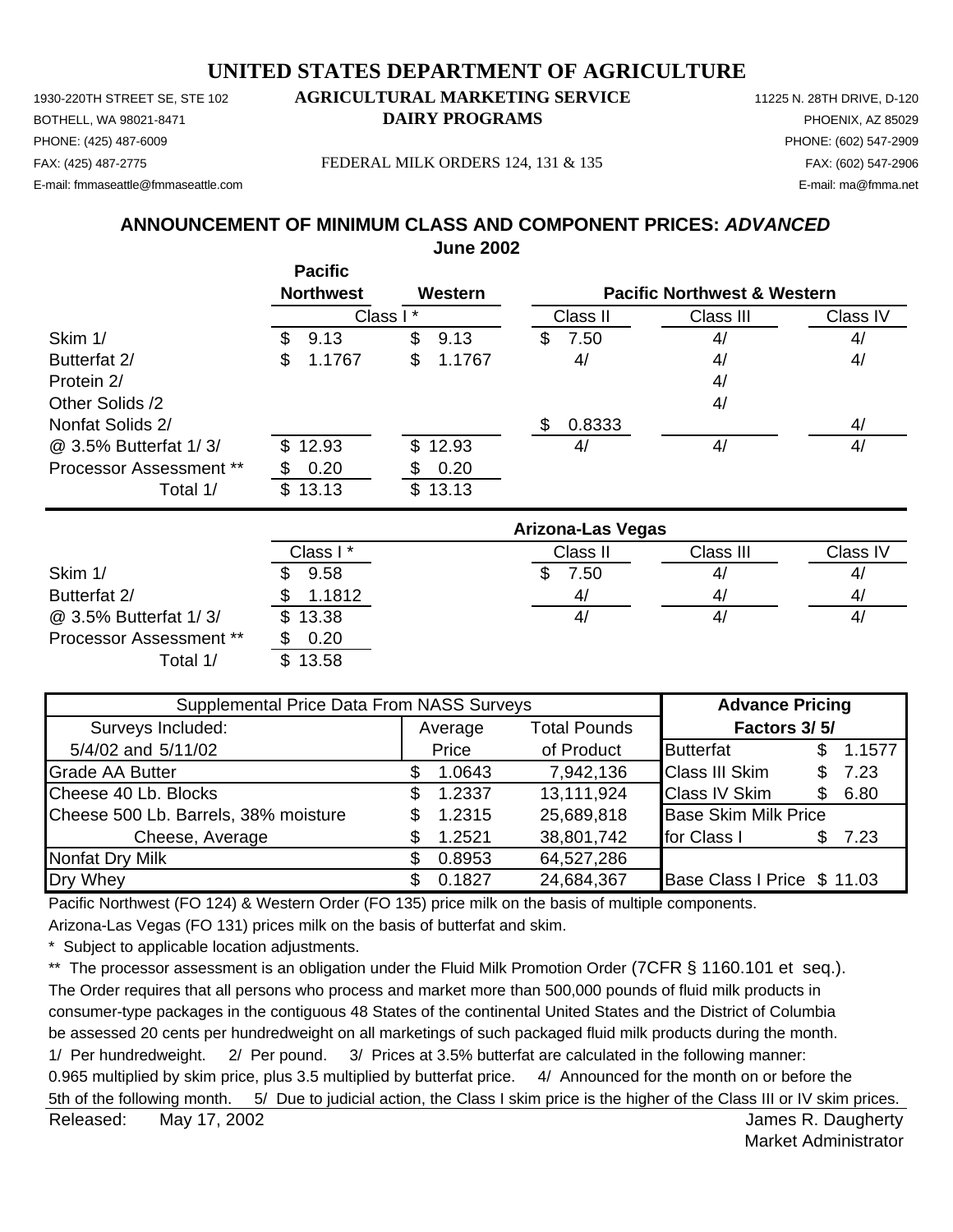1930-220TH STREET SE, STE 102 **AGRICULTURAL MARKETING SERVICE** 11225 N. 28TH Drive, D-120 FAX: (425) 487-2775 FEDERAL MILK ORDERS 124, 131 & 135 FAX: (602) 547-2906 E-mail: fmmaseattle@fmmaseattle.com E-mail: ma@fmma.net

#### BOTHELL, WA 98021-8471 **DAIRY PROGRAMS** PHOENIX, AZ 85029 PHONE: (425) 487-6009 PHONE: (602) 547-2909

## **July 2002 ANNOUNCEMENT OF MINIMUM CLASS AND COMPONENT PRICES:** *ADVANCED*

**Pacific Northwest Western** Class II Class III Class IV Skim 1/ \$ 8.75 \$ 8.75 \$ 7.55 4/ 4/ Butterfat 2/ **\$1.1633** \$1.1633 4/ 4/ 4/ Protein 2/ and 2008 and 2008 and 2008 and 2008 and 2008 and 2008 and 2008 and 2008 and 2008 and 2008 and 2008 and 2008 and 2008 and 2008 and 2008 and 2008 and 2008 and 2008 and 2008 and 2008 and 2008 and 2008 and 2008 and Other Solids /2 4/ Nonfat Solids 2/ **4/**  $$0.8389$  4/ @ 3.5% Butterfat 1/ 3/ \$ 12.52 \$ 12.52 4/ 4/ 4/ Processor Assessment \*\*  $$ 0.20$   $$ 0.20$ Total 1/ \$12.72 \$12.72 Class I \* **Pacific Northwest & Western**

|                                | Arizona-Las Vegas |          |           |                |  |  |  |
|--------------------------------|-------------------|----------|-----------|----------------|--|--|--|
|                                | Class I*          | Class II | Class III | Class IV       |  |  |  |
| Skim 1/                        | 9.20              | 7.55     | 4/        | $\mathbf{A}_i$ |  |  |  |
| Butterfat 2/                   | 1.1678            | 4/       | 41        | 4              |  |  |  |
| @ 3.5% Butterfat 1/3/          | \$12.97           | 41       | 4,        | $\mathbf{4}$   |  |  |  |
| <b>Processor Assessment **</b> | 0.20              |          |           |                |  |  |  |
| Total 1/                       | \$13.17           |          |           |                |  |  |  |

| Supplemental Price Data From NASS Surveys | <b>Advanced Pricing</b> |                     |                             |          |
|-------------------------------------------|-------------------------|---------------------|-----------------------------|----------|
| Surveys Included:                         | Average                 | <b>Total Pounds</b> | Factors 3/5/                |          |
| 6/8/02 and 6/15/02                        | Price                   | of Product          | <b>Butterfat</b>            | \$1.1443 |
| <b>Grade AA Butter</b>                    | 1.0533                  | 6,169,022           | <b>Class III Skim</b>       | \$6.40   |
| Cheese 40 Lb. Blocks                      | \$1.1738                | 15,666,366          | <b>Class IV Skim</b>        | \$6.85   |
| Cheese 500 Lb. Barrels                    | \$1.1524                | 26,769,998          | <b>Base Skim Milk Price</b> |          |
| Cheese, Average                           | 1.1792                  | 42,436,364          | for Class I                 | \$6.85   |
| Nonfat Dry Milk                           | \$0.9006                | 60,449,351          |                             |          |
| Dry Whey                                  | 0.1663                  | 26,743,384          | Base Class I Price \$10.62  |          |

Pacific Northwest (FO 124) & Western Order (FO 135) price milk on the basis of multiple components.

Arizona-Las Vegas (FO 131) prices milk on the basis of butterfat and skim.

Subject to applicable location adjustments.

\*\* The processor assessment is an obligation under the Fluid Milk Promotion Order (7CFR § 1160.101 et seq.). The Order requires that all persons who process and market more than 500,000 pounds of fluid milk products in consumer-type packages in the contiguous 48 States of the continental United States and the District of Columbia be assessed 20 cents per hundredweight on all marketings of such packaged fluid milk products during the month. 1/ Per hundredweight. 2/ Per pound. 3/ Prices at 3.5% butterfat are calculated in the following manner: 0.965 multiplied by skim price, plus 3.5 multiplied by butterfat price. 4/ Announced for the month on or before the 5th of the following month. 5/ Due to judicial action, the Class I skim price is the higher of the Class III or IV skim price.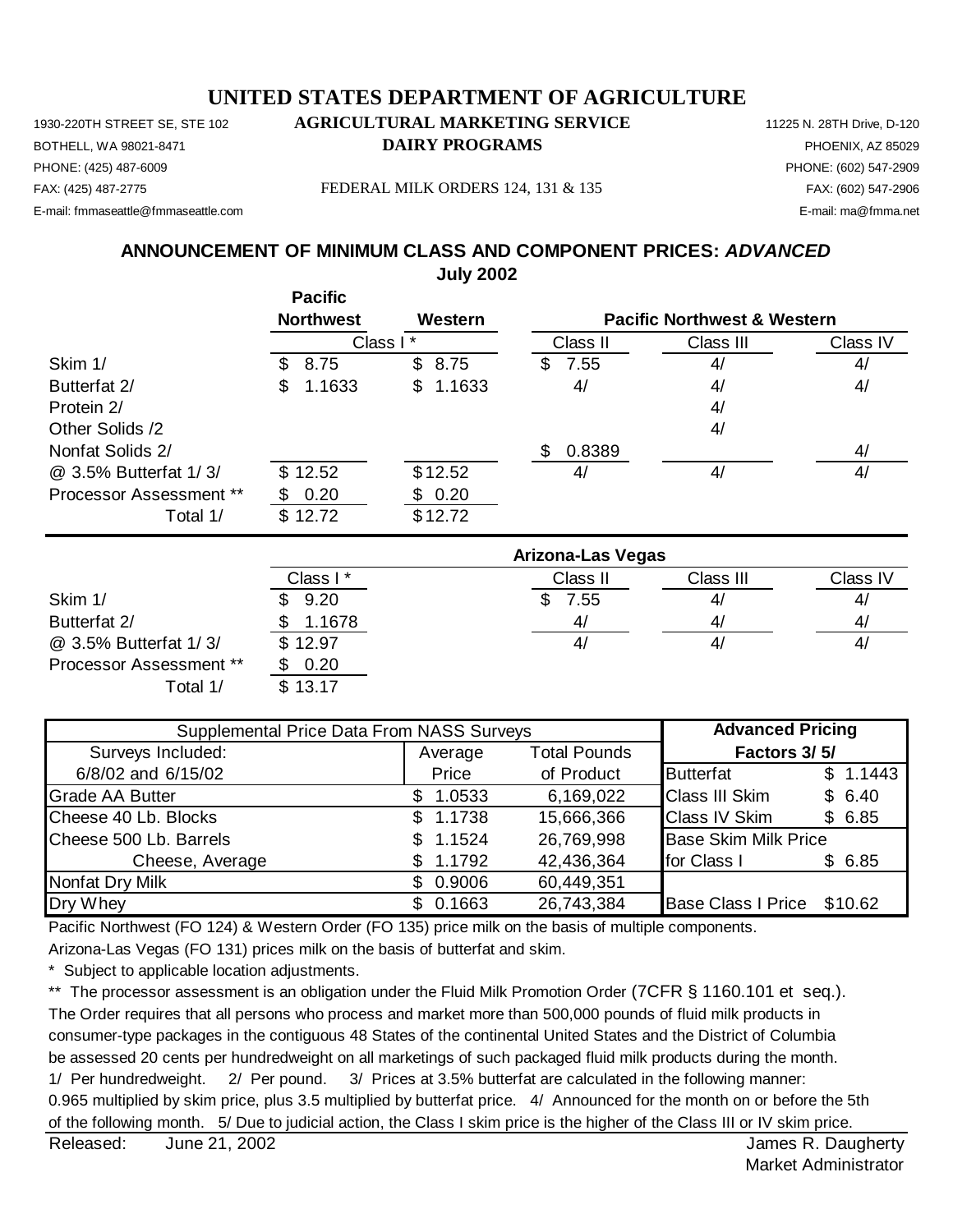1930-220TH STREET SE, STE 102 **AGRICULTURAL MARKETING SERVICE** 11225 N. 28TH DRIVE, D-120 PHONE: (425) 487-6009 PHONE: (602) 547-2909 E-mail: fmmaseattle@fmmaseattle.com E-mail: ma@fmma.net

# BOTHELL, WA 98021-8471 **DAIRY PROGRAMS** PHOENIX, AZ 85029

FAX: (425) 487-2775 FEDERAL MILK ORDERS 124, 131 & 135 FAX: (602) 547-2906

## **August 2002 ANNOUNCEMENT OF MINIMUM CLASS AND COMPONENT PRICES:** *ADVANCED*

|                         | <b>Pacific</b>   |              |                          |                                        |          |
|-------------------------|------------------|--------------|--------------------------|----------------------------------------|----------|
|                         | <b>Northwest</b> | Western      |                          | <b>Pacific Northwest &amp; Western</b> |          |
|                         | Class I*         |              | Class II                 | Class III                              | Class IV |
| Skim 1/                 | 8.76<br>S        | \$<br>8.76   | 7.56<br>S                | 4/                                     | 4/       |
| Butterfat 2/            | 1.1212<br>S      | \$<br>1.1212 | 4/                       | 4/                                     | 4/       |
| Protein 2/              |                  |              |                          | 4/                                     |          |
| Other Solids /2         |                  |              |                          | 4/                                     |          |
| Nonfat Solids 2/        |                  |              | 0.8400<br>\$             |                                        | 4/       |
| @ 3.5% Butterfat 1/3/   | \$12.38          | \$12.38      | 4/                       | 4/                                     | 4/       |
| Processor Assessment ** | 0.20             | 0.20         |                          |                                        |          |
| Total 1/                | 12.58<br>\$      | \$12.58      |                          |                                        |          |
|                         |                  |              | <b>Arizona-Las Vegas</b> |                                        |          |
|                         | Class I*         |              | Class II                 | Class III                              | Class IV |
| Skim 1/                 | 9.21             |              | \$<br>7.56               | 4/                                     | 4/       |
| Butterfat 2/            | 1.1257           |              | 4/                       | 4/                                     | 4/       |

Processor Assessment \*\* \$ 0.20 Total 1/ \$ 13.03

@ 3.5% Butterfat 1/ 3/ \$ 12.83 4/ 4/ 4/

| Supplemental Price Data From NASS Surveys |  |         |                     | <b>Advance Pricing</b>      |     |        |
|-------------------------------------------|--|---------|---------------------|-----------------------------|-----|--------|
| Surveys Included:                         |  | Average | <b>Total Pounds</b> | Factors 3/5/                |     |        |
| 7/6/02 and 7/13/02                        |  | Price   | of Product          | <b>Butterfat</b>            | S   | 1.1022 |
| <b>Grade AA Butter</b>                    |  | 1.0188  | 6,302,340           | <b>Class III Skim</b>       | \$  | 5.77   |
| Cheese 40 Lb. Blocks                      |  | 1.1013  | 13,394,121          | <b>Class IV Skim</b>        | \$  | 6.86   |
| Cheese 500 Lb. Barrels, 38% moisture      |  | 1.0847  | 22,931,760          | <b>Base Skim Milk Price</b> |     |        |
| Cheese, Average                           |  | 1.1098  | 36,325,881          | for Class I                 | \$. | 6.86   |
| Nonfat Dry Milk                           |  | 0.9025  | 56,381,840          |                             |     |        |
| Dry Whey                                  |  | 0.1552  | 22,830,724          | Base Class I Price \$ 10.48 |     |        |

Pacific Northwest (FO 124) & Western Order (FO 135) price milk on the basis of multiple components.

Arizona-Las Vegas (FO 131) prices milk on the basis of butterfat and skim.

\* Subject to applicable location adjustments.

\*\* The processor assessment is an obligation under the Fluid Milk Promotion Order (7CFR § 1160.101 et seq.). The Order requires that all persons who process and market more than 500,000 pounds of fluid milk products in consumer-type packages in the contiguous 48 States of the continental United States and the District of Columbia be assessed 20 cents per hundredweight on all marketings of such packaged fluid milk products during the month. 1/ Per hundredweight. 2/ Per pound. 3/ Prices at 3.5% butterfat are calculated in the following manner: 0.965 multiplied by skim price, plus 3.5 multiplied by butterfat price. 4/ Announced for the month on or before the 5th of the following month. 5/ Due to judicial action, the Class I skim price is the higher of the Class III or IV skim prices.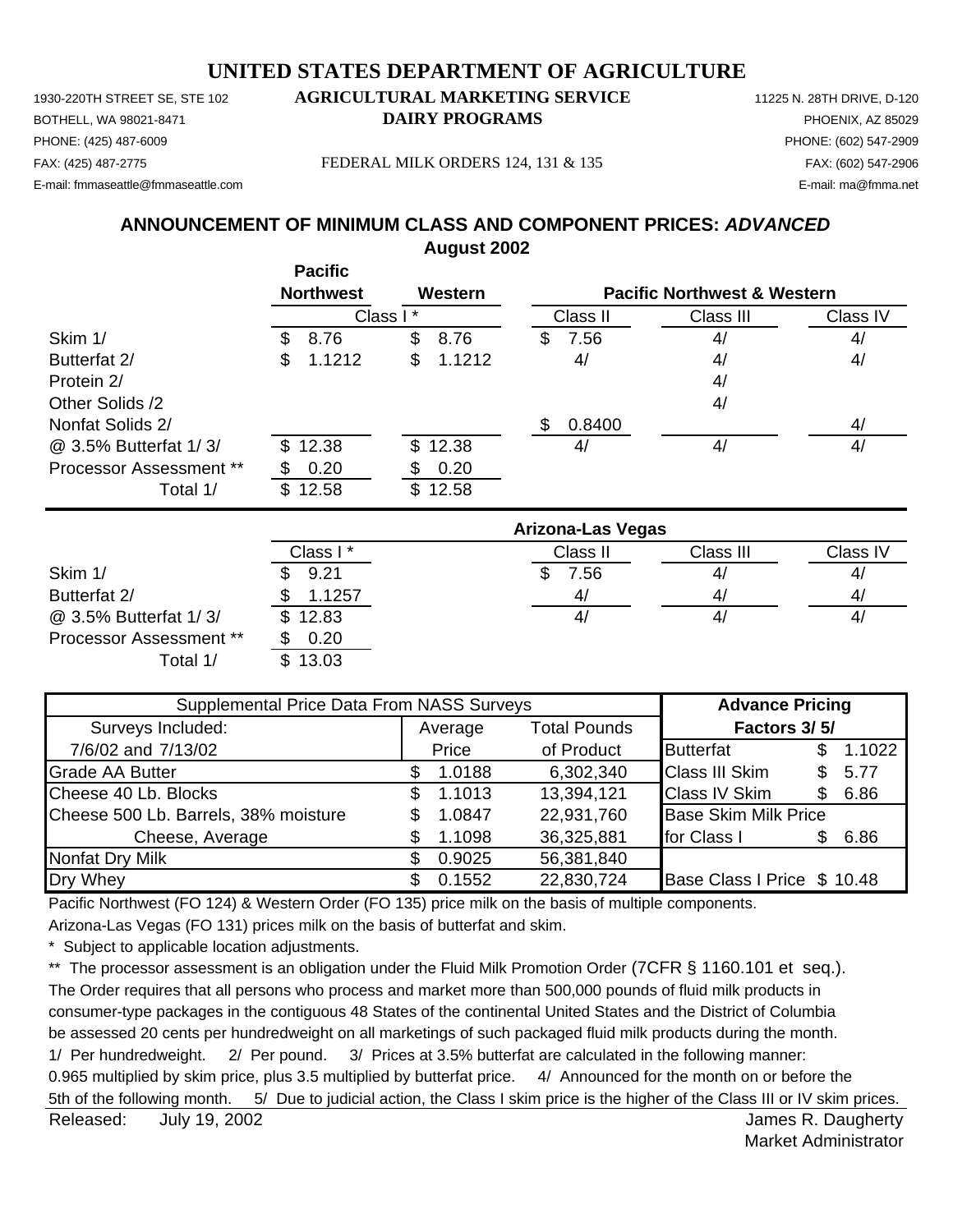PHONE: (425) 487-6009 PHONE: (602) 547-2909 E-mail: fmmaseattle@fmmaseattle.com E-mail: ma@fmma.net

#### 1930-220TH STREET SE, STE 102 **AGRICULTURAL MARKETING SERVICE** 11225 N. 28TH DRIVE, D-120 BOTHELL, WA 98021-8471 **DAIRY PROGRAMS** PHOENIX, AZ 85029

FAX: (425) 487-2775 FEDERAL MILK ORDERS 124, 131 & 135 FAX: (602) 547-2906

## **September 2002 ANNOUNCEMENT OF MINIMUM CLASS AND COMPONENT PRICES:** *ADVANCED*

|                                | <b>Pacific</b><br><b>Northwest</b> | Western      |                          | <b>Pacific Northwest &amp; Western</b> |          |
|--------------------------------|------------------------------------|--------------|--------------------------|----------------------------------------|----------|
|                                |                                    | Class I*     | Class II                 | Class III                              | Class IV |
| Skim 1/                        | 8.82<br>£.                         | \$<br>8.82   | 7.62<br>S                | 4/                                     | 4/       |
| Butterfat 2/                   | 1.0995<br>\$                       | 1.0995<br>\$ | 4/                       | 4/                                     | 4/       |
| Protein 2/                     |                                    |              |                          | 4/                                     |          |
| Other Solids /2                |                                    |              |                          | 4/                                     |          |
| Nonfat Solids 2/               |                                    |              | 0.8467                   |                                        | 4/       |
| @ 3.5% Butterfat 1/3/          | 12.36<br>\$.                       | 12.36<br>\$  | 4/                       | 4/                                     | 4/       |
| <b>Processor Assessment **</b> | 0.20                               | 0.20         |                          |                                        |          |
| Total 1/                       | 12.56<br>\$.                       | 12.56<br>\$  |                          |                                        |          |
|                                |                                    |              | <b>Arizona-Las Vegas</b> |                                        |          |

|                                |          | Arizona-Las Vegas |           |                |  |  |  |  |
|--------------------------------|----------|-------------------|-----------|----------------|--|--|--|--|
|                                | Class I* | Class II          | Class III | Class IV       |  |  |  |  |
| Skim 1/                        | 9.27     | 7.62              | 4/        | 4/             |  |  |  |  |
| Butterfat 2/                   | 1.1040   | 4/                | 4,        | 4,             |  |  |  |  |
| @ 3.5% Butterfat 1/3/          | \$12.81  | 4,                | 4/        | 4 <sub>l</sub> |  |  |  |  |
| <b>Processor Assessment **</b> | 0.20     |                   |           |                |  |  |  |  |
| Total 1/                       | 13.01    |                   |           |                |  |  |  |  |

| Supplemental Price Data From NASS Surveys |     |         |                     | <b>Advance Pricing</b>      |    |        |
|-------------------------------------------|-----|---------|---------------------|-----------------------------|----|--------|
| Surveys Included:                         |     | Average | <b>Total Pounds</b> | Factors 3/5/                |    |        |
| 8/10/02 and 8/17/02                       |     | Price   | of Product          | <b>Butterfat</b>            | S  | 1.0805 |
| <b>Grade AA Butter</b>                    |     | 1.0010  | 7,880,227           | <b>Class III Skim</b>       | \$ | 6.00   |
| Cheese 40 Lb. Blocks                      | S.  | 1.1155  | 15,319,291          | <b>Class IV Skim</b>        | £. | 6.92   |
| Cheese 500 Lb. Barrels, 38% moisture      | S   | 1.0993  | 22,160,107          | <b>Base Skim Milk Price</b> |    |        |
| Cheese, Average                           | \$. | 1.1237  | 37,479,398          | for Class I                 | £. | 6.92   |
| Nonfat Dry Milk                           | S.  | 0.9091  | 55,881,379          |                             |    |        |
| Dry Whey                                  |     | 0.1559  | 22,219,166          | Base Class I Price \$ 10.46 |    |        |

Pacific Northwest (FO 124) & Western Order (FO 135) price milk on the basis of multiple components.

Arizona-Las Vegas (FO 131) prices milk on the basis of butterfat and skim.

\* Subject to applicable location adjustments.

\*\* The processor assessment is an obligation under the Fluid Milk Promotion Order (7CFR § 1160.101 et seq.). The Order requires that all persons who process and market commercially more than 3,000,000 pounds of fluid milk products in consumer-type packages in the 48 contiguous States and the District of Columbia on a monthly basis, excluding those fluid milk products delivered to the residence of a consumer, be assessed 20 cents per hundredweight on all marketings of such packaged fluid milk products during the month.

1/ Per hundredweight. 2/ Per pound. 3/ Prices at 3.5% butterfat are calculated in the following manner: 0.965 multiplied by skim price, plus 3.5 multiplied by butterfat price. 4/ Announced for the month on or before the 5th of the following month. 5/ Due to judicial action, the Class I skim price is the higher of the Class III or IV skim prices.

Released: August 23, 2002 **August 23, 2002** Below Manual August 20, 2009 Below Manual August 20, 2009 August 23, 2002

Market Administrator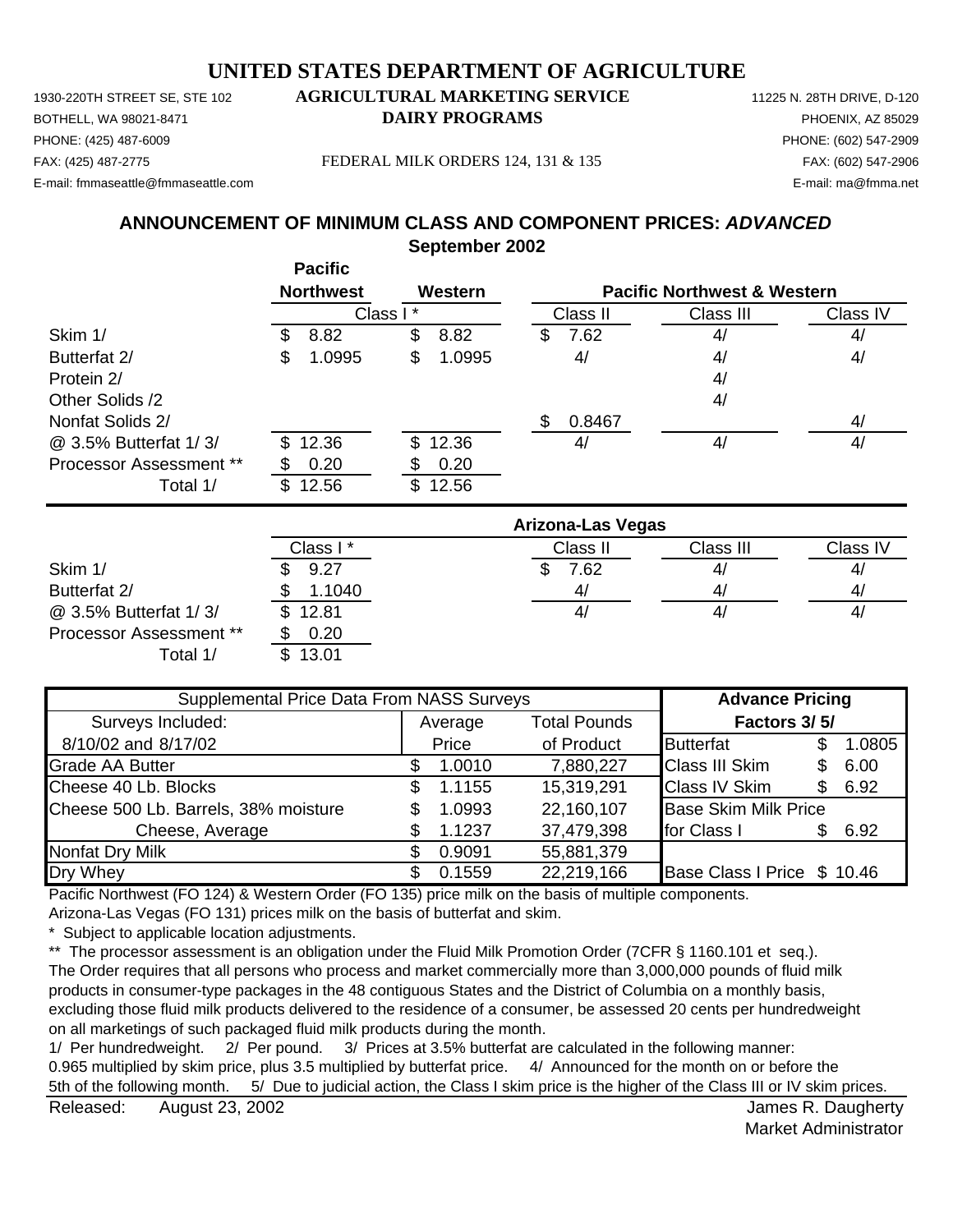## 1930-220th St. SE, Ste. 102 **AGRICULTURAL MARKETING SERVICE** 10050 N 25th Ave., Ste. 302 Bothell, WA 98021-8471 **DAIRY PROGRAMS** Phoenix, AZ 85021-1664 **UNITED STATES DEPARTMENT OF AGRICULTURE**

Phone: (425) 487-6009 Phone: (602) 547-2909 E-mail: fmmaseattle@fmmaseattle.com E-mail: ma@fmma.net

Fax: (425) 487-2775 FEDERAL MILK ORDERS 124, 131 & 135 Fax: (602) 547-2906

**October 2002 ANNOUNCEMENT OF MINIMUM CLASS AND COMPONENT PRICES:** *ADVANCED*

|                         | <b>Pacific</b><br><b>Northwest</b> | Western            |                          | <b>Pacific Northwest &amp; Western</b> |                 |
|-------------------------|------------------------------------|--------------------|--------------------------|----------------------------------------|-----------------|
|                         |                                    | Class I<br>$\star$ | Class II                 | Class III                              | Class IV        |
| Skim 1/                 | 8.81<br>S                          | \$<br>8.81         | 7.61<br>\$               | 4/                                     | 4/              |
| Butterfat 2/            | 1.0125<br>\$                       | \$<br>1.0125       | 4/                       | 4/                                     | 4/              |
| Protein 2/              |                                    |                    |                          | 4/                                     |                 |
| Other Solids /2         |                                    |                    |                          | 4/                                     |                 |
| Nonfat Solids 2/        |                                    |                    | \$<br>0.8456             |                                        | 4/              |
| @ 3.5% Butterfat 1/3/   | 12.05<br>\$.                       | \$12.05            | 4/                       | 4/                                     | 4/              |
| Processor Assessment ** | 0.20                               | 0.20<br>ሥ          |                          |                                        |                 |
| Total 1/                | \$12.25                            | \$12.25            |                          |                                        |                 |
|                         |                                    |                    | <b>Arizona-Las Vegas</b> |                                        |                 |
|                         | Class I*                           |                    | Class II                 | Class III                              | <b>Class IV</b> |
|                         |                                    |                    |                          |                                        |                 |

|                                | Class I * | Class II | Class III | Class IV |
|--------------------------------|-----------|----------|-----------|----------|
| Skim 1/                        | 9.26      | 7.61     | 4/        | 4/       |
| Butterfat 2/                   | 1.0170    | 4/       | 41        | 4/       |
| @ 3.5% Butterfat 1/3/          | \$12.50   | 4/       | 41        | 4,       |
| <b>Processor Assessment **</b> | 0.20      |          |           |          |
| Total 1/                       | \$12.70   |          |           |          |

| Supplemental Price Data From NASS Surveys |     |         |                     | <b>Advance Pricing</b>      |     |        |
|-------------------------------------------|-----|---------|---------------------|-----------------------------|-----|--------|
| Surveys Included:                         |     | Average | <b>Total Pounds</b> | Factors 3/5/                |     |        |
| 9/7/02 and 9/14/02                        |     | Price   | of Product          | <b>Butterfat</b>            | \$. | 0.9935 |
| <b>Grade AA Butter</b>                    |     | 0.9297  | 6,470,431           | <b>Class III Skim</b>       |     | 6.64   |
| Cheese 40 Lb. Blocks                      | \$. | 1.1367  | 13,138,429          | <b>Class IV Skim</b>        | £.  | 6.91   |
| Cheese 500 Lb. Barrels, 38% moisture      | S.  | 1.1159  | 24,494,741          | <b>Base Skim Milk Price</b> |     |        |
| Cheese, Average                           |     | 1.1427  | 37,633,170          | for Class I                 | \$. | 6.91   |
| Nonfat Dry Milk                           |     | 0.9080  | 44,991,464          |                             |     |        |
| Dry Whey                                  |     | 0.1703  | 20,666,126          | Base Class I Price \$ 10.15 |     |        |

Pacific Northwest (FO 124) & Western Order (FO 135) price milk on the basis of multiple components.

Arizona-Las Vegas (FO 131) prices milk on the basis of butterfat and skim.

Subject to applicable location adjustments.

\*\* The processor assessment is an obligation under the Fluid Milk Promotion Order (7CFR § 1160.101 et seq.).

The Order requires that all persons who process and market commercially more than 3,000,000 pounds of fluid milk products in consumer-type packages in the 48 contiguous States and the District of Columbia on a monthly basis, excluding those fluid milk products delivered to the residence of a consumer, be assessed 20 cents per hundredweight on all marketings of such packaged fluid milk products during the month.

1/ Per hundredweight. 2/ Per pound. 3/ Prices at 3.5% butterfat are calculated in the following manner: 0.965 multiplied by skim price, plus 3.5 multiplied by butterfat price. 4/ Announced for the month on or before the 5th of the following month. 5/ Due to judicial action, the Class I skim price is the higher of the Class III or IV skim prices.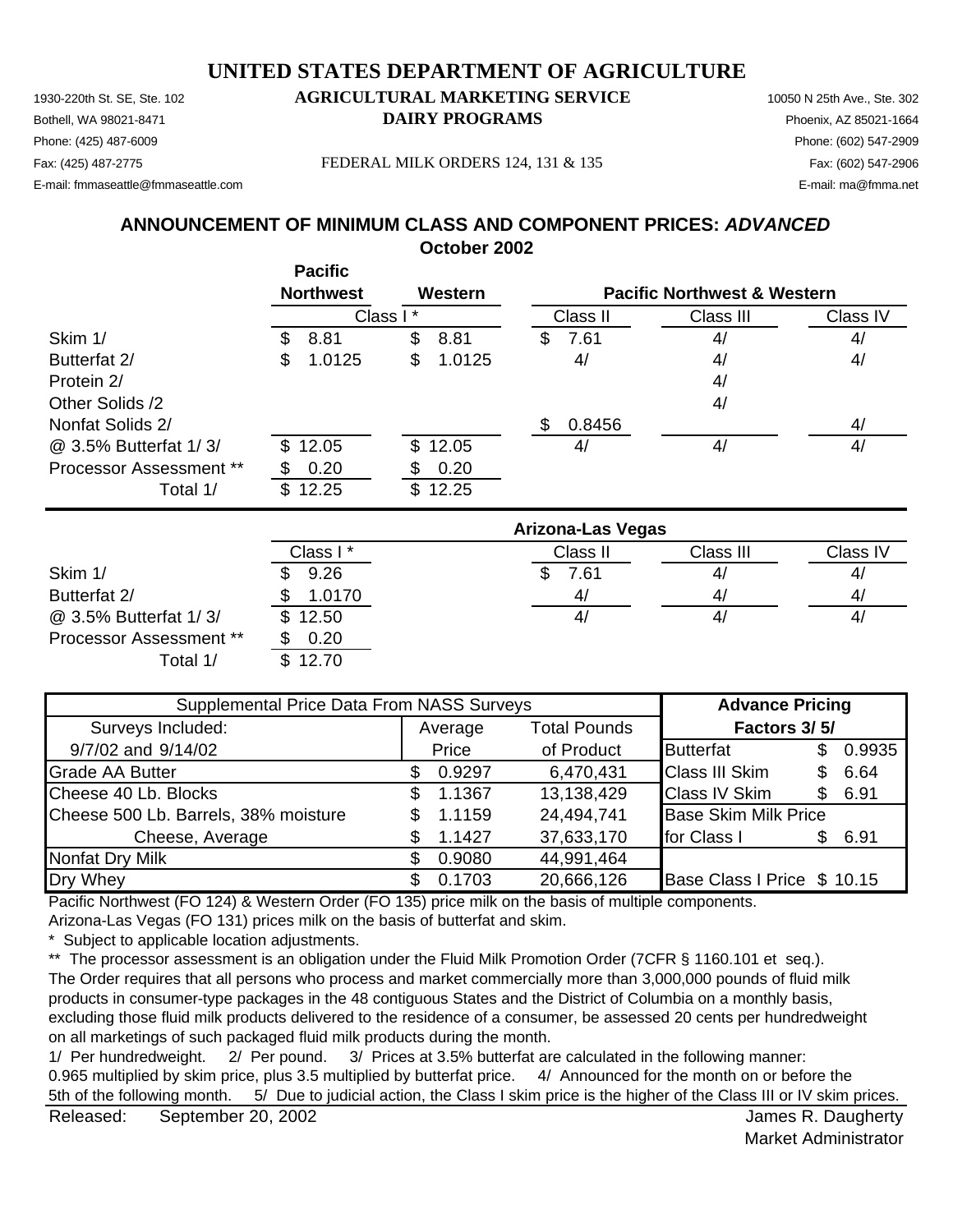## 1930-220th St. SE, Ste. 102 **AGRICULTURAL MARKETING SERVICE** 10050 N 25th Ave., Ste. 302 Bothell, WA 98021-8471 **DAIRY PROGRAMS** Phoenix, AZ 85021-1664 **UNITED STATES DEPARTMENT OF AGRICULTURE**

Phone: (425) 487-6009 Phone: (602) 547-2909 E-mail: fmmaseattle@fmmaseattle.com E-mail: ma@fmma.net

Fax: (425) 487-2775 FEDERAL MILK ORDERS 124, 131 & 135 Fax: (602) 547-2906

**ANNOUNCEMENT OF MINIMUM CLASS AND COMPONENT PRICES:** *ADVANCED*

## **November 2002**

|                         | <b>Pacific</b><br><b>Northwest</b> | Western      |                          | <b>Pacific Northwest &amp; Western</b> |          |
|-------------------------|------------------------------------|--------------|--------------------------|----------------------------------------|----------|
|                         | Class I                            | $\star$      | Class II                 | Class III                              | Class IV |
| Skim 1/                 | 9.10<br>æ.                         | \$<br>9.10   | 7.68<br>S.               | 4/                                     | 4/       |
| Butterfat 2/            | 1.0613<br>æ.                       | 1.0613<br>\$ | 4/                       | 4/                                     | 4/       |
| Protein 2/              |                                    |              |                          | 4/                                     |          |
| Other Solids /2         |                                    |              |                          | 4/                                     |          |
| Nonfat Solids 2/        |                                    |              | 0.8533<br>\$             |                                        | 4/       |
| @ 3.5% Butterfat 1/3/   | \$12.50                            | \$12.50      | 4/                       | 4/                                     | 4/       |
| Processor Assessment ** | 0.20                               | 0.20         |                          |                                        |          |
| Total 1/                | 12.70<br>\$                        | \$12.70      |                          |                                        |          |
|                         |                                    |              | <b>Arizona-Las Vegas</b> |                                        |          |
|                         |                                    |              |                          |                                        |          |

|                         | Arizona-Las vegas |          |           |          |  |
|-------------------------|-------------------|----------|-----------|----------|--|
|                         | Class I *         | Class II | Class III | Class IV |  |
| Skim 1/                 | 9.55              | 7.68     | 4,        | 4,       |  |
| Butterfat 2/            | 1.0658            | 4/       | 41        | 4,       |  |
| @ 3.5% Butterfat 1/3/   | \$12.95           | 41       | 4,        | 4,       |  |
| Processor Assessment ** | 0.20              |          |           |          |  |
| Total 1/                | 13.15             |          |           |          |  |

| Supplemental Price Data From NASS Surveys | <b>Advance Pricing</b> |         |                     |                             |     |        |
|-------------------------------------------|------------------------|---------|---------------------|-----------------------------|-----|--------|
| Surveys Included:                         |                        | Average | <b>Total Pounds</b> | Factors 3/5/                |     |        |
| 10/5/02 and 10/12/02                      | Price                  |         | of Product          | <b>Butterfat</b>            |     | 1.0423 |
| <b>Grade AA Butter</b>                    | S.                     | 0.9697  | 8,371,506           | <b>Class III Skim</b>       | S.  | 7.20   |
| Cheese 40 Lb. Blocks                      | \$.                    | 1.2239  | 15,956,644          | <b>Class IV Skim</b>        | S.  | 6.98   |
| Cheese 500 Lb. Barrels, 38% moisture      | S.                     | 1.1366  | 19,849,383          | <b>Base Skim Milk Price</b> |     |        |
| Cheese, Average                           |                        | 1.1921  | 35,806,027          | for Class I                 | \$. | 7.20   |
| <b>Nonfat Dry Milk</b>                    | \$.                    | 0.9159  | 43,818,342          |                             |     |        |
| Dry Whey                                  |                        | 0.2081  | 20,038,805          | Base Class I Price \$ 10.60 |     |        |

Pacific Northwest (FO 124) & Western Order (FO 135) price milk on the basis of multiple components.

Arizona-Las Vegas (FO 131) prices milk on the basis of butterfat and skim.

Subject to applicable location adjustments.

\*\* The processor assessment is an obligation under the Fluid Milk Promotion Order (7CFR § 1160.101 et seq.).

The Order requires that all persons who process and market commercially more than 3,000,000 pounds of fluid milk products in consumer-type packages in the 48 contiguous States and the District of Columbia on a monthly basis, excluding those fluid milk products delivered to the residence of a consumer, be assessed 20 cents per hundredweight on all marketings of such packaged fluid milk products during the month.

1/ Per hundredweight. 2/ Per pound. 3/ Prices at 3.5% butterfat are calculated in the following manner: 0.965 multiplied by skim price, plus 3.5 multiplied by butterfat price. 4/ Announced for the month on or before the 5th of the following month. 5/ Due to judicial action, the Class I skim price is the higher of the Class III or IV skim prices.